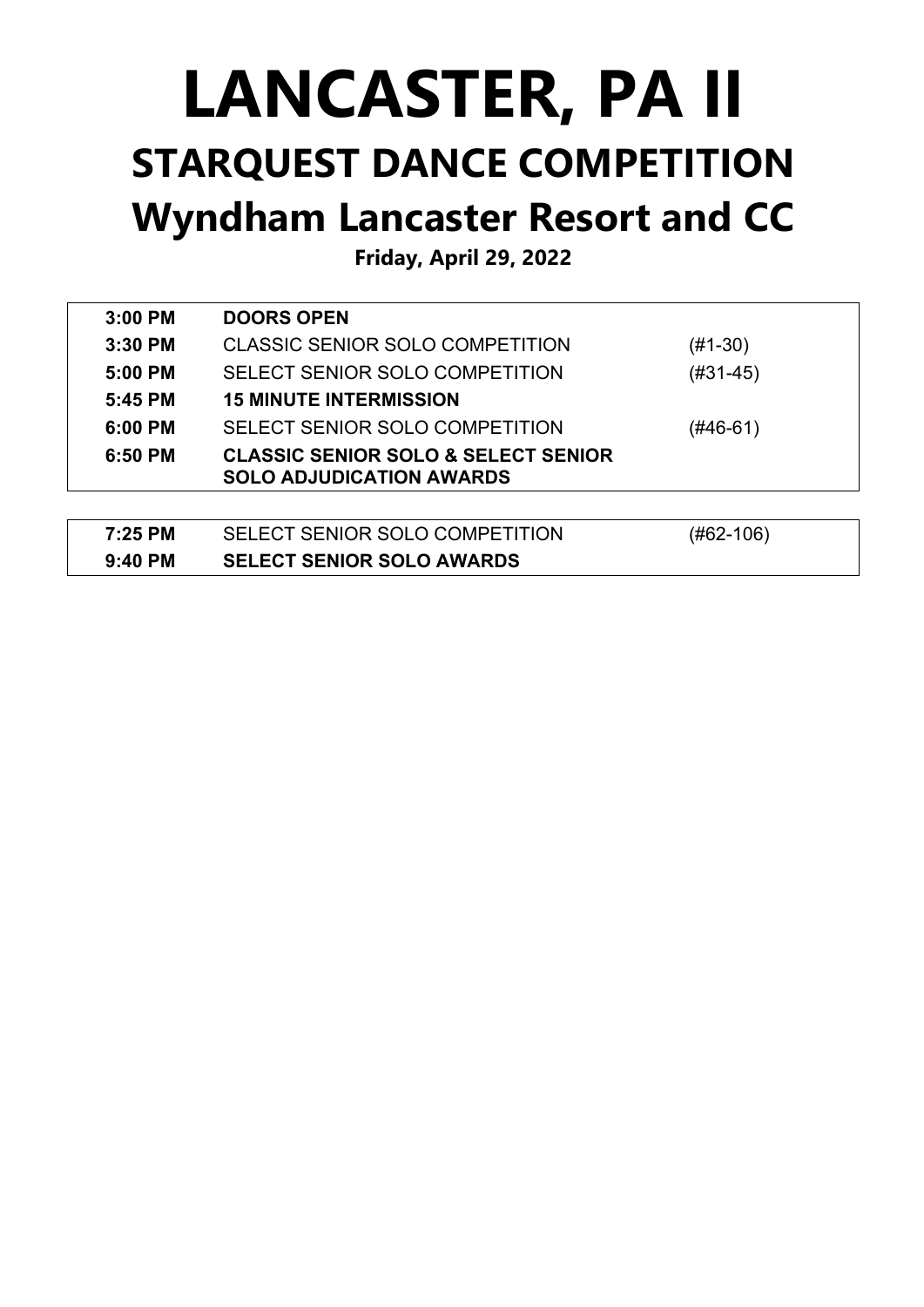## **LANCASTER, PA II STARQUEST DANCE COMPETITION Wyndham Lancaster Resort and CC**

**Saturday, April 30, 2022**

| 6:30 AM    | <b>DOORS OPEN</b>                                                       |              |
|------------|-------------------------------------------------------------------------|--------------|
| 7:00 AM    | <b>JUNIOR SOLO COMPETITION</b>                                          | $(H107-136)$ |
| 8:30 AM    | <b>10 MINUTE INTERMISSION</b>                                           |              |
| 8:40 AM    | <b>JUNIOR SOLO COMPETITION</b>                                          | $(#137-156)$ |
| $9:40$ AM  | <b>JUNIOR SOLO AWARDS</b>                                               |              |
|            |                                                                         |              |
| $10:15$ AM | <b>JUNIOR SMALL GROUP COMPETITION</b>                                   | $(H157-186)$ |
| 11:55 AM   | <b>15 MINUTE INTERMISSION</b>                                           |              |
| 12:10 PM   | SENIOR SMALL GROUP COMPETITION                                          | $(#187-211)$ |
| $1:30$ PM  | <b>JUNIOR/SENIOR SMALL GROUP AWARDS</b>                                 |              |
|            |                                                                         |              |
| 2:05 PM    | TEEN/SENIOR LARGE GROUP COMPETITION                                     | $(H212-232)$ |
| $3:35$ PM  | <b>15 MINUTE INTERMISSION</b>                                           |              |
| 3:50 PM    | <b>TEEN/SENIOR LARGE GROUP COMPETITION</b>                              | $(H233-251)$ |
| 5:15 PM    | PROGRESSIVE GROUP COMPETITION                                           | (#252)       |
| 5:20 PM    | <b>TEEN/SENIOR LARGE GROUP &amp;</b><br><b>PROGRESSIVE GROUP AWARDS</b> |              |
|            |                                                                         |              |
| 5:55 PM    | <b>TEEN DUET/TRIO COMPETITION</b>                                       | $(H253-297)$ |
| 8:10 PM    | <b>15 MINUTE INTERMISSION</b>                                           |              |
| 8:25 PM    | <b>TEEN/SENIOR DUET/TRIO COMPETITION</b>                                | (#298-330)   |
| 10:05 PM   | <b>TEEN/SENIOR DUET/TRIO AWARDS</b>                                     |              |